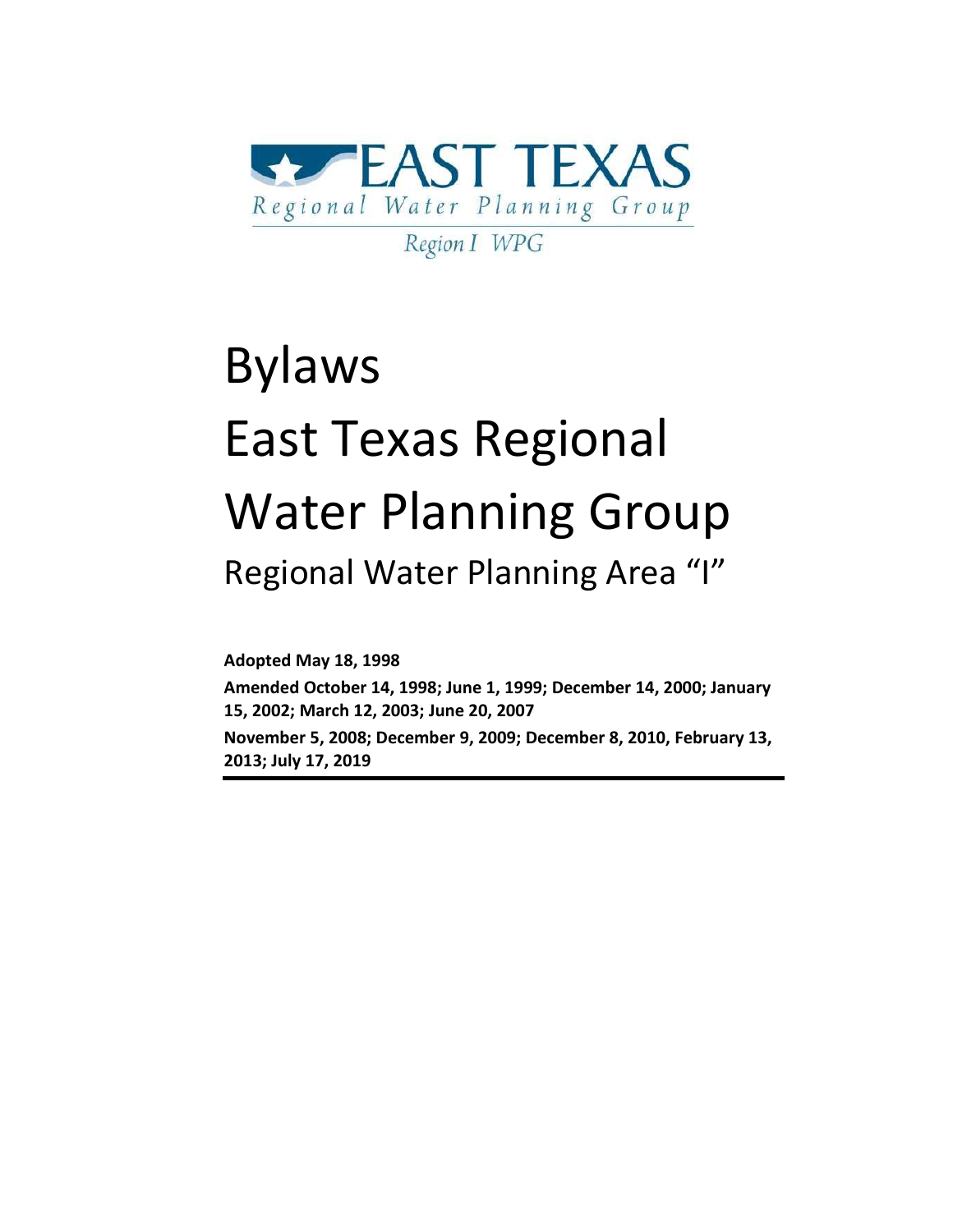| Section 1         |  |  |  |
|-------------------|--|--|--|
| Section 2         |  |  |  |
|                   |  |  |  |
|                   |  |  |  |
|                   |  |  |  |
|                   |  |  |  |
| Section 1         |  |  |  |
| Section 2         |  |  |  |
| Section 3         |  |  |  |
| Section 4.        |  |  |  |
| Section 5         |  |  |  |
| Section 6         |  |  |  |
| <b>ARTICLE VI</b> |  |  |  |
|                   |  |  |  |
| Section 1         |  |  |  |
| Section 2         |  |  |  |
| Section 3         |  |  |  |
|                   |  |  |  |
|                   |  |  |  |
| Section 1         |  |  |  |
| Section 2         |  |  |  |
| Section 3         |  |  |  |
| Section 4         |  |  |  |
| Section 5         |  |  |  |
| Section 6         |  |  |  |
| Section 7         |  |  |  |
|                   |  |  |  |
| <b>MEETINGS</b>   |  |  |  |
| Section 2         |  |  |  |
| Section 3         |  |  |  |
| Section 5         |  |  |  |
| Section 6         |  |  |  |
| Section 7         |  |  |  |
| Section 8         |  |  |  |
|                   |  |  |  |
|                   |  |  |  |
| Section 2         |  |  |  |
|                   |  |  |  |
|                   |  |  |  |
| Section 1         |  |  |  |
| Section 2         |  |  |  |
| Section 3         |  |  |  |
|                   |  |  |  |
|                   |  |  |  |
| Section 1         |  |  |  |
| Section 2         |  |  |  |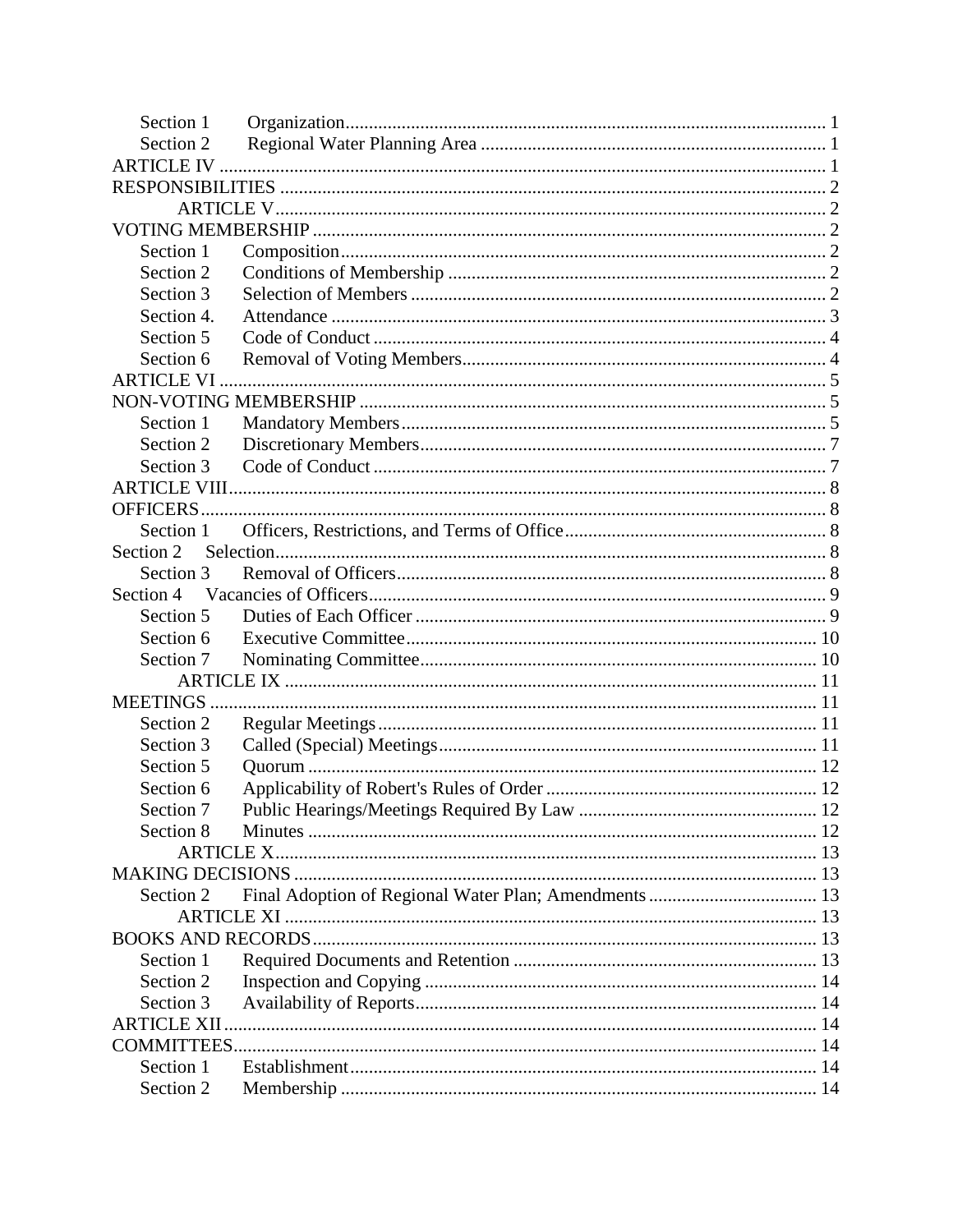| Section 3 |  |
|-----------|--|
| Section 4 |  |
| Section 5 |  |
| Section 6 |  |
|           |  |
|           |  |
|           |  |
|           |  |
|           |  |
|           |  |
|           |  |
|           |  |
|           |  |
|           |  |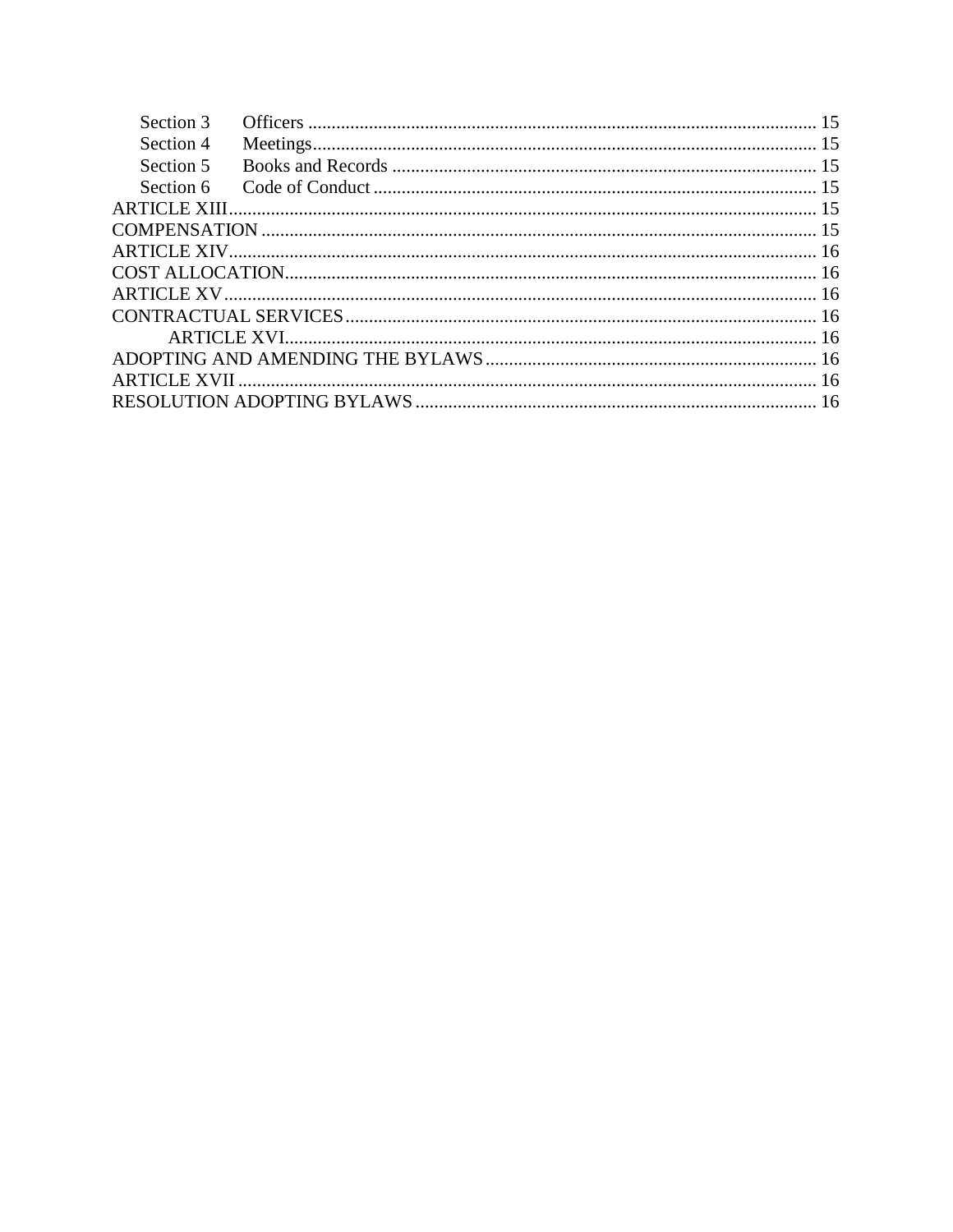### **ARTICLE I NAMES**

#### <span id="page-3-0"></span>**Section 1 Organization**

The official name of this organization shall be the East Texas Regional Water Planning Group (hereinafter ETRWPG).

#### <span id="page-3-1"></span>**Section 2 Regional Water Planning Area**

The official name of the regional water planning area designated as Region I by the Texas Water Development Board (hereinafter TWDB) in accordance with 31 Texas Administrative Code (hereinafter TAC) Chapter 357 on February 19, 1998, shall be the East Texas Regional Water Planning Area (hereinafter ETRWPA).

### **ARTICLE II ESTABLISHMENT AND PURPOSE**

The ETRWPG was established by appointment of an initial coordinating body by the TWDB on February 19, 1998, and any subsequent additional appointments by the initial coordinating body. The purpose of the ETRWPG shall be to provide comprehensive regional water planning and to carry out the related responsibilities placed on regional water planning groups by state law, including Texas Water Code Chapter 16 and TWDB rules, including 31 TAC Chapters 355, 357, and 358, in and for the ETRWPA.

### **ARTICLE III PRINCIPAL ADMINISTRATIVE OFFICE**

<span id="page-3-2"></span>The principal administrative office of the ETRWPG shall be the principal business offices of the City of Nacogdoches. The administrative officer of the ETRWPG for purposes of the Texas Open Records Act shall be the City Manager of the City of Nacogdoches. The Chair of the ETRWPG shall insure that the mailing address and physical address of the principal office and administrative officer are provided to all members of the ETRWPG and the Executive Administrator of the TWDB.

### **ARTICLE IV**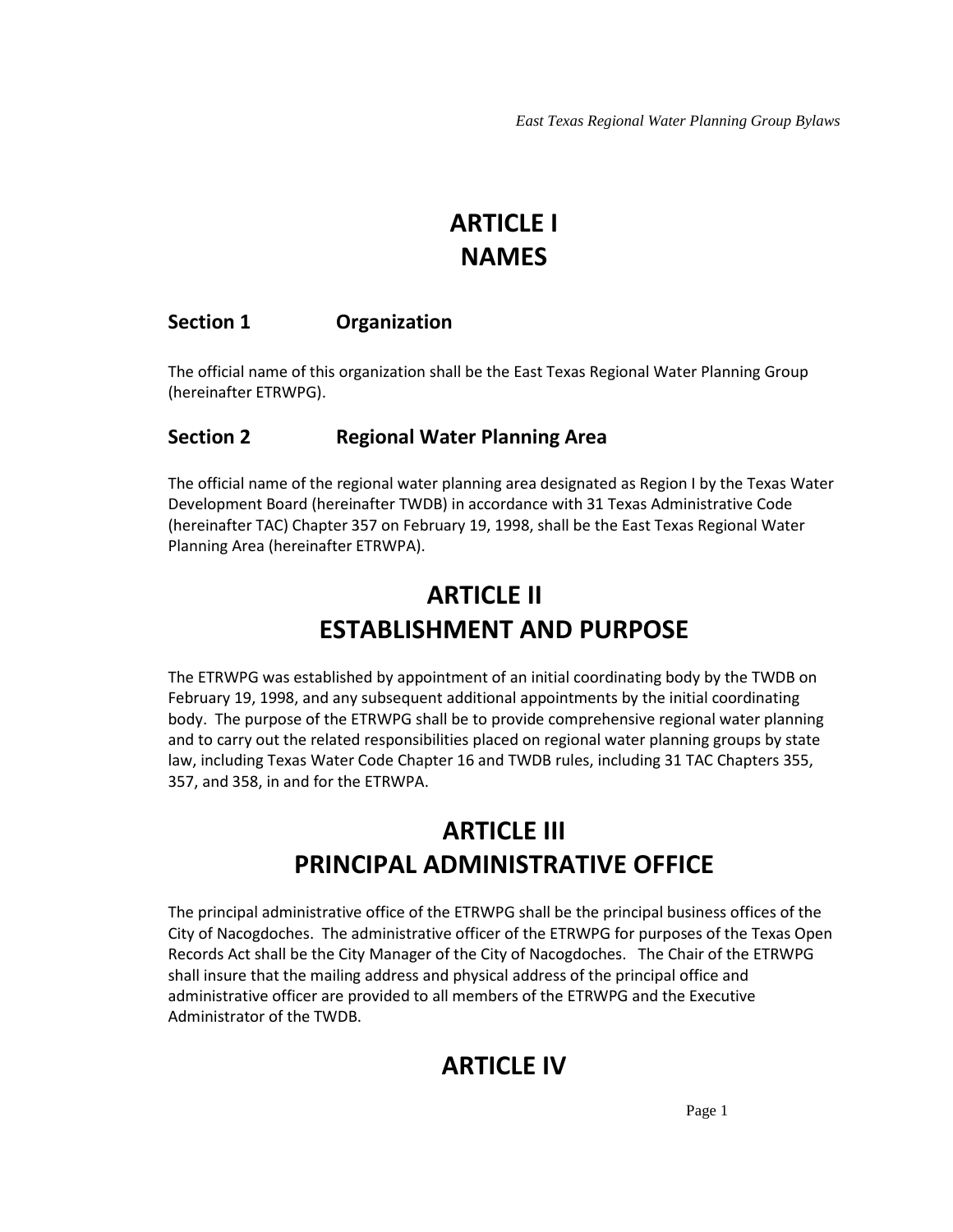### **RESPONSIBILITIES**

<span id="page-4-0"></span>The ETRWPG shall have the responsibility for performing the functions defined in Texas Water Code, Chapter 16 and in 31 TAC Chapters 355, 357, and 358 related to regional water planning groups for the ETRWPA. Foremost among those responsibilities shall be the development of a regional water plan for the ETRWPA that identifies both short and long-term water supply needs and recommends water management strategies for addressing them.

### <span id="page-4-1"></span>**ARTICLE V VOTING MEMBERSHIP**

#### <span id="page-4-3"></span><span id="page-4-2"></span>**Section 1 Composition**

The voting members of the ETRWPG shall represent the interests comprising the ETRWPA stated in Texas Water Code 16.053(c), if present, and other interests determined by the ETRWPG. The ETRWPG shall include persons added or removed as provided under this Article and any 31 TAC 357.4(g)(4) member selected for voting membership under Article VI.

#### <span id="page-4-4"></span>**Section 2 Conditions of Membership**

In order to be eligible for voting membership on the ETRWPG, a person must represent the interest for which a member is sought, be willing to participate in the regional water planning process, be a resident of the East Texas Regional Water Planning Area for six months prior to becoming a voting member, and abide by these bylaws. Voting members must complete the Open Meetings Act training required by Texas Government Code §551.005 and the Public Information Act training required by Texas Government Code §552.012. Members who have previously completed this training as part of their outside employment or board service with other public entities do not need to complete it again as ETRWPG members.

#### <span id="page-4-5"></span>**Section 3 Selection of Members**

East Texas Regional Water Planning Group voting membership shall, at all times, be represented by at least one member from each of the eleven "interest groups" identified by the enabling legislation.

When filling a vacancy on the ETRWPG, the Nominating Committee shall cause, by direct mail, the notification of the County Judge of each county located in whole or in part in the ETRWPA soliciting nominations for a successor. Notification shall include the particular interest group for which nominations are sought, the conditions of membership and establish a deadline for the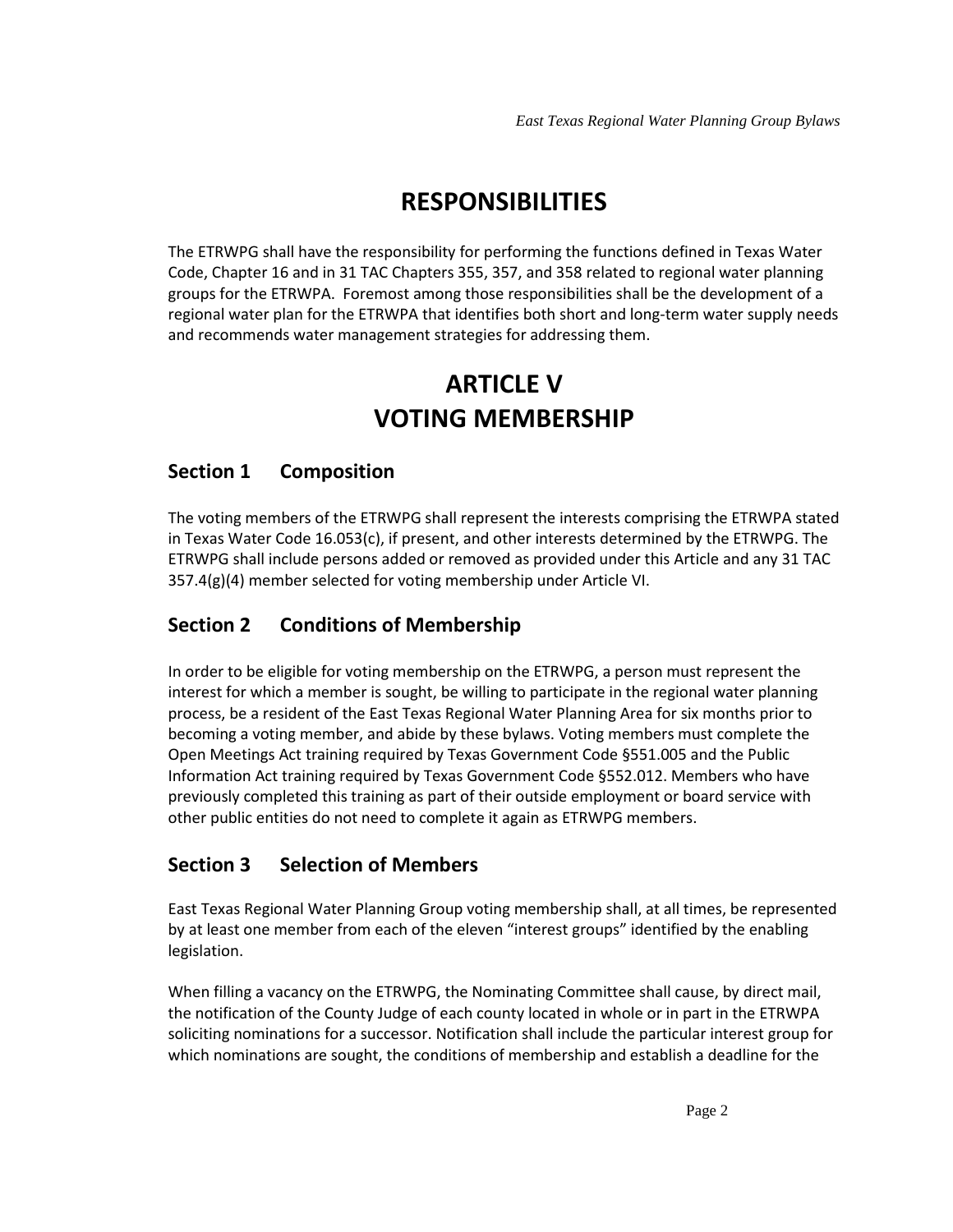submission of nominations. Members of the ETRWPG may also submit nominations in the manner prescribed in the public notice.

The Nominating Committee shall receive and process the nominations and shall recommend a nominee to the voting membership of the ETRWPG at its next regular meeting. The Nominating Committee shall not be bound by the nominations received and may consider any person who meets the conditions of membership as a nominee. The voting membership as a whole shall not be bound by the recommendation of the Nominating Committee and may consider any person who meets the conditions of membership as a nominee.

An affirmative vote of two-thirds of the voting membership (voting membership being defined as one-hundred percent of the eligible voting members, less any vacant memberships) of the ETRWPG shall be required to appoint a nominee as a new voting member. If voting fails to select a new voting member, the voting members shall consider other nominations until a new member can be selected by affirmative votes of two-thirds of the voting membership.

To select new voting members to fill vacancies caused by death or removal by death or removal by resignation (as defined in Section 7 of this Article), the voting members may select new members to fill the unexpired term by an affirmative vote of two thirds of the voting membership (as hereinabove defined). The members selected by this process shall, whenever possible, be selected from the interest/entity affected by the vacancy. In this event, the ninety and forty-five day posting requirements shall not apply.

The voting members may add members to ensure adequate representation of the interests comprising the ETRWPA by generally utilizing the selection process set forth in this section. In both the consideration of nominees and the selection of new voting members, the Nominations Committee and other voting members shall strive to achieve geographic, ethnic, and gender diversity.

Outgoing voting members shall be given the opportunity to fully participate in the selection process for their successors and shall serve until their successors take office. No voting member shall be permitted to vote in the event he or she is a proposed nominee for election as a voting member.

#### <span id="page-5-0"></span>**Section 4. Attendance**

All members shall make a good faith effort to attend all ETRWPG meetings and hearings. Records of attendance shall be kept by the Secretary at all ETRWPG meetings and hearings and presented as part of the minutes. Voting members of the ETRWPG that have recorded absences from three consecutive meetings and/or hearings, or at least one-half of the sum of all meetings and hearings in the preceding twelve months, shall be considered to have engaged in excessive absenteeism and shall be subject to removal from membership under Section 7 of this Article.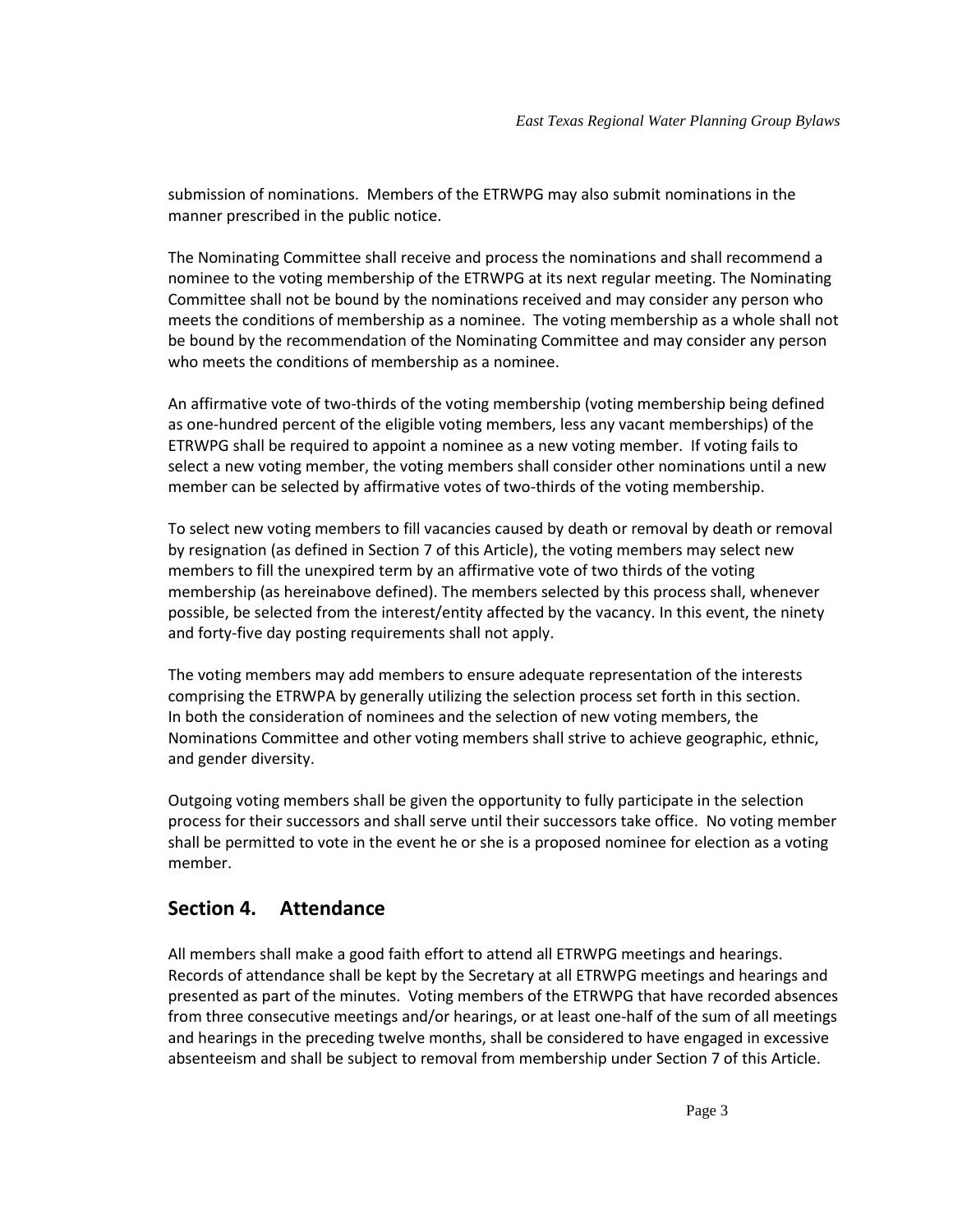The Chair shall excuse an absence if it is made known to the Chair prior to the beginning of the meeting or hearing that the absence is related to one of the following with supporting documentation made available to the Chair: personal illness, family emergency, or jury or military duty. An excused absence will not be recorded as an absence. Representation by a designated alternate or proxy does not excuse a member's absence. The members, by majority vote, may excuse a member's absence for good cause.

#### <span id="page-6-0"></span>**Section 5 Code of Conduct**

Members and designated alternates of the ETRWPG shall ethically conduct the business of the ETRWPG and shall avoid any form or appearance of a conflict of interest, real or apparent, by observing the following:

- 1. No member or designated alternate of the ETRWPG shall:
	- a. Solicit or accept gratuities, favors, or anything of monetary value from suppliers, contractors, or sub-contractors who provide services, materials, or equipment, to ETRWPG; or
	- b. Participate in the selection, award, or administration of a procurement where the member or designated alternate has a financial or other substantive interest in the organization being considered for award. Such conflict may be due to any of the following having a financial or familial relationship with the organization:
		- i. the member or designated alternate;
		- ii. the member's or designated alternate's family;
		- iii. the member's or designated alternate's business partner(s); or
		- iv. a person or organization that employs, or is about to employ, any of the persons listed in (i)-(iii), above.
	- c. Participate in any deliberation, decision, or vote that would constitute a conflict of interest under state law.
- 2. Potential conflicts of interest shall be clearly stated by the voting member or designated alternate prior to any deliberation or action on an agenda item with which the voting member or designated alternate may be in conflict. Where the potential conflict is restricted to a divisible portion of an agenda item, the Chair may divide the agenda item into parts, at the Chair's discretion, for deliberation and voting purposes. An abstention from participation in deliberations, decisions, or voting and the reasons therefor shall be noted in the minutes.

#### <span id="page-6-1"></span>**Section 6 Removal of Voting Members**

Grounds for Removal of Voting Members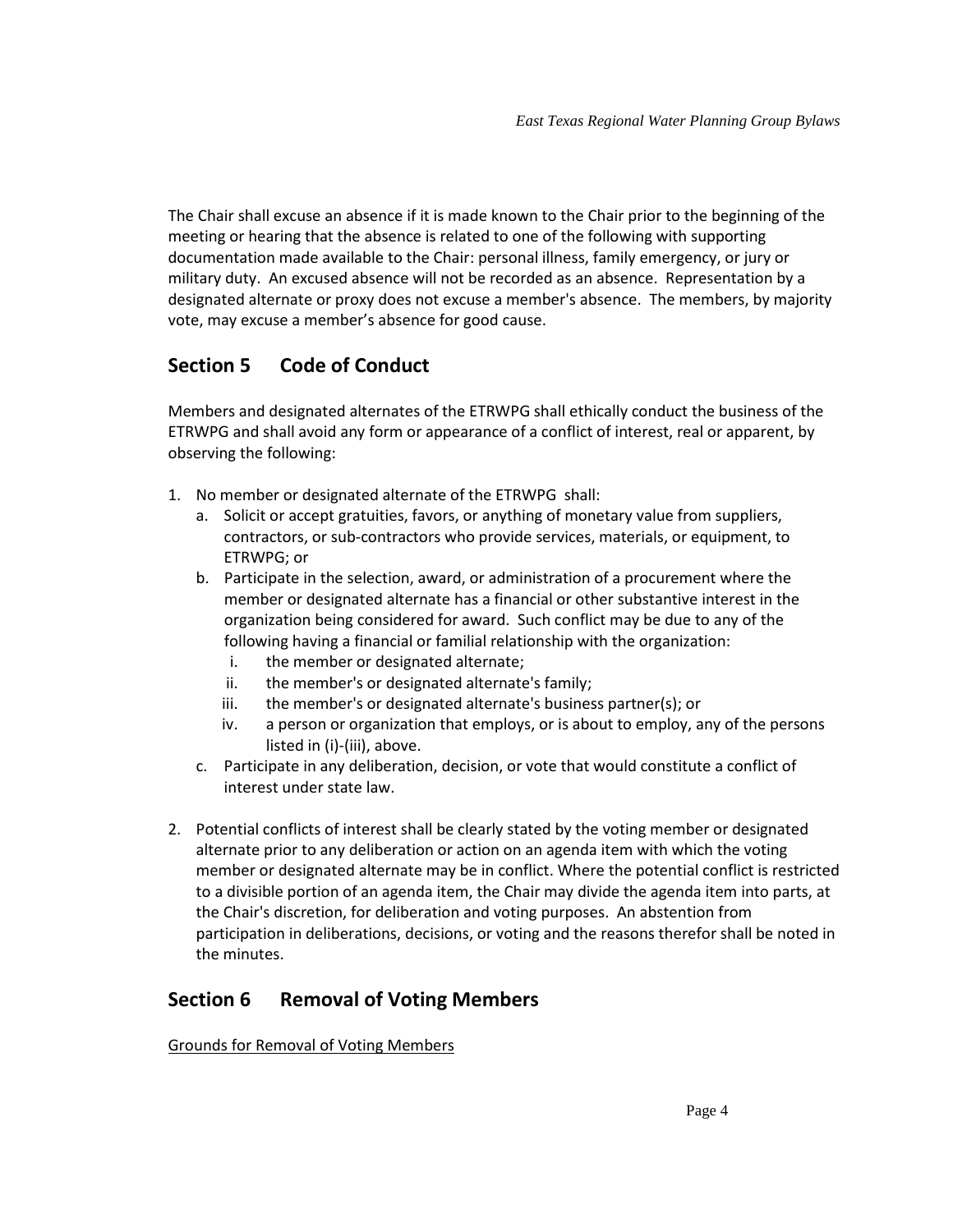The following shall constitute grounds for removal of a voting member:

- 1. engaging in excessive absenteeism as defined under Section 5 of this Article;
- 2. death;
- 3. resignation;
- 4. failure to abide by the code of conduct provisions set forth under Section 6 of this Article;
- 5. appointment of a successor by the voting members upon expiration of the member's term;
- 6. the member no longer represents the interest he or she was selected to represent;
- 7. falsifying documents;
- 8. any other violation of these bylaws as may be determined by the voting members; or
- 9. the voting member's designated alternate engages in any acts described in subdivisions (4), (7), or (8) of this subsection.

#### Process for Removing Voting Members

Voting members may be removed at any time for any of the grounds for removal of voting members set forth in subsection (a) of this section. Any member with knowledge or suspicion that a voting member or designated alternate has engaged in acts or that events have occurred constituting a ground for removal under subsection (a) of this section shall report such information or suspicion to the Chair.

The Chair, upon discovering or receiving such information, shall make a written request to that member for an explanation as to why he or she should not be removed from voting membership. The member shall make written response to the Chair within fifteen calendar days from the date of receipt of the Chair's request. Within five calendar days of receipt of the member's response, the Chair shall forward copies of the response to the voting members.

If the Chair continues to suspect that a ground for removal may exist, if the member fails to make a timely response to the Chair's request, or if a voting member requests its inclusion on the agenda after reviewing the written response from the accused member, the Chair shall place an item on the next subsequent meeting agenda calling for the removal of the member. At the meeting, the member subject to the possible removal action may present evidence of why he or she should not be removed. The voting members may remove the member by not less than affirmative vote of two-thirds of the voting membership. The member subject to the removal action shall not participate in any way in the removal decision, nor shall his or her membership count as a part of the eligible voting membership for purposes of calculating a twothirds vote.

### **ARTICLE VI NON-VOTING MEMBERSHIP**

#### <span id="page-7-2"></span><span id="page-7-1"></span><span id="page-7-0"></span>**Section 1 Mandatory Members**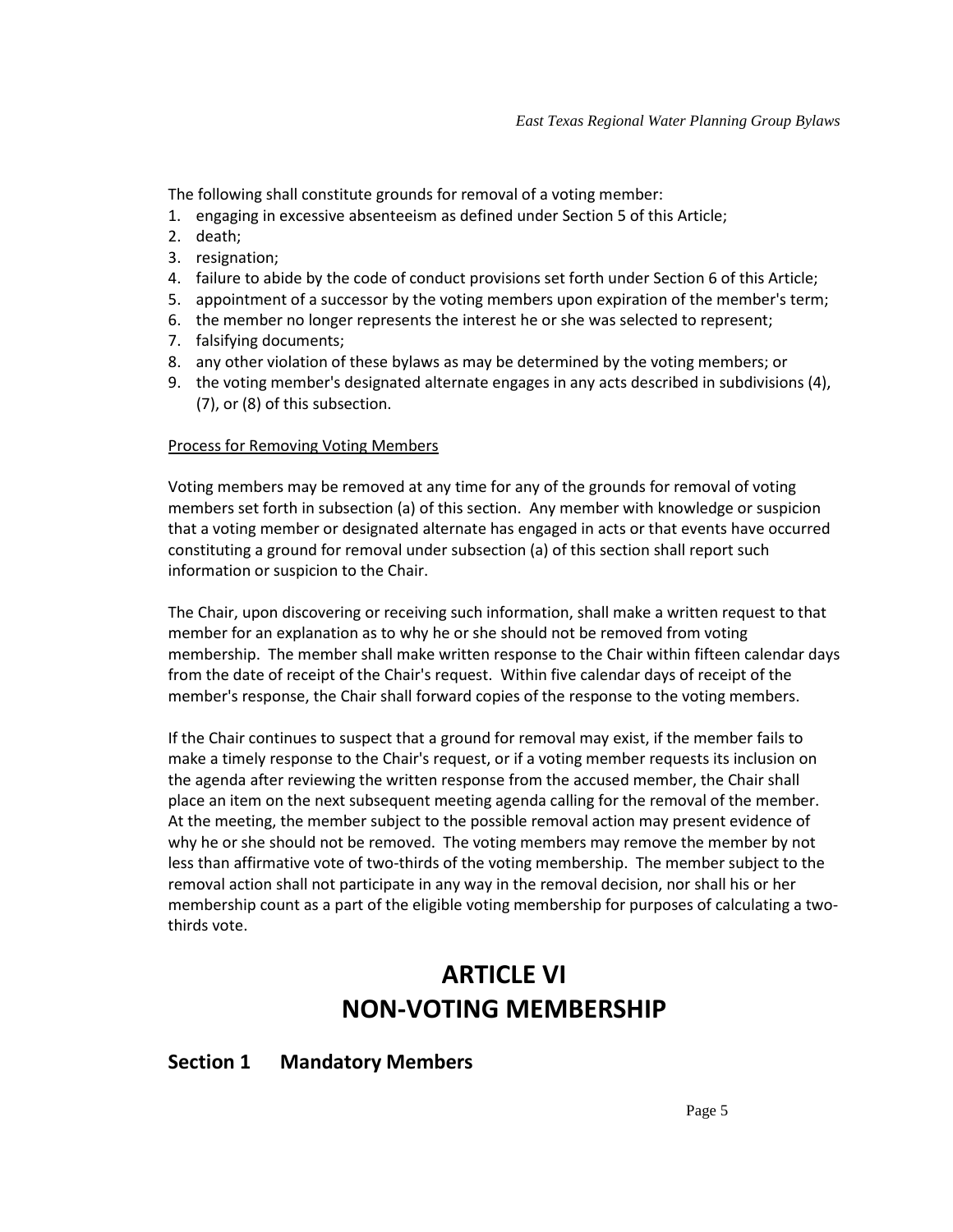a) The voting members of the ETRWPG shall add the non-voting members set forth in 31 TAC  $357.4(g)(1)-(g)(3)$  and accept the designees appointed by the entities set forth therein. Such designees shall have no terms of office and shall serve until replaced by the designating entity. However, if the voting members decide by not less than affirmative votes of two-thirds of the voting membership, that a particular designee is hindering the regional water planning efforts of the ETRWPG, the Chair shall make a written request within ten calendar days to the designating entity requesting the designation of another person to serve as the entity's designee.

(b) The voting members of the ETRWPG shall add at least one non-voting member as set forth in 31 TAC 357.4(g)(4). Within thirty calendar days of adoption of these bylaws, or within forty-five calendar days of the removal of a 31 TAC 357.4(g)(4) member, the ETRWPG shall post public notice in a newspaper of general circulation in each county located in whole or in part in the ETRWPA, soliciting nominations for persons to serve as a 31 TAC 357.4(g)(4) member, stating the conditions of membership, delineating the method for submitting nominations, and establishing a deadline for submission of nominations of no later that twenty-one calendar days from the date notice was posted. Members of the ETRWPG may also submit nominations in the manner prescribed in the public notice.

The Executive Committee shall receive and process the nominations and, after the deadline for submitting nominations, shall recommend a nominee to the voting membership as a whole. The Executive Committee shall not be bound by the nominations received and may consider any person who meets the conditions of membership as a nominee. The voting membership as a whole shall not be bound by the recommendation of the Executive Committee and may consider any person who meets the conditions of membership as a nominee.

The voting members shall make a decision for a new member or successor by affirmative vote of at least two-thirds of the voting membership. If efforts fail, the Chair shall call for a vote on a nominee. An affirmative vote of two-thirds of the total voting membership of the ETRWPG shall be required to appoint a nominee as a non-voting 31 TAC 357.4(g)(4) member. If voting fails to select a member, the voting members shall consider other nominations until a 31 TAC  $357.4(g)(4)$  member can be selected by affirmative vote of two-thirds of the voting membership.

Once selected, a 31 TAC 357.4(g)(4) non-voting member shall have no term of office and shall serve until removed by an affirmative vote of two-thirds of the voting membership.

(c) The voting members may at any time, including the time of initial selection of a 31 TAC  $357.4(g)(4)$  member, convert the membership of a 31 TAC 357.4(g)(4) non-voting member into a voting membership by a two-thirds vote of the voting membership. If selected to be a voting member, a 31 TAC 357.4(g)(4) member shall have the rights, duties, terms, conditions, and other privileges and obligations of regular voting members. The voting members, excluding the 31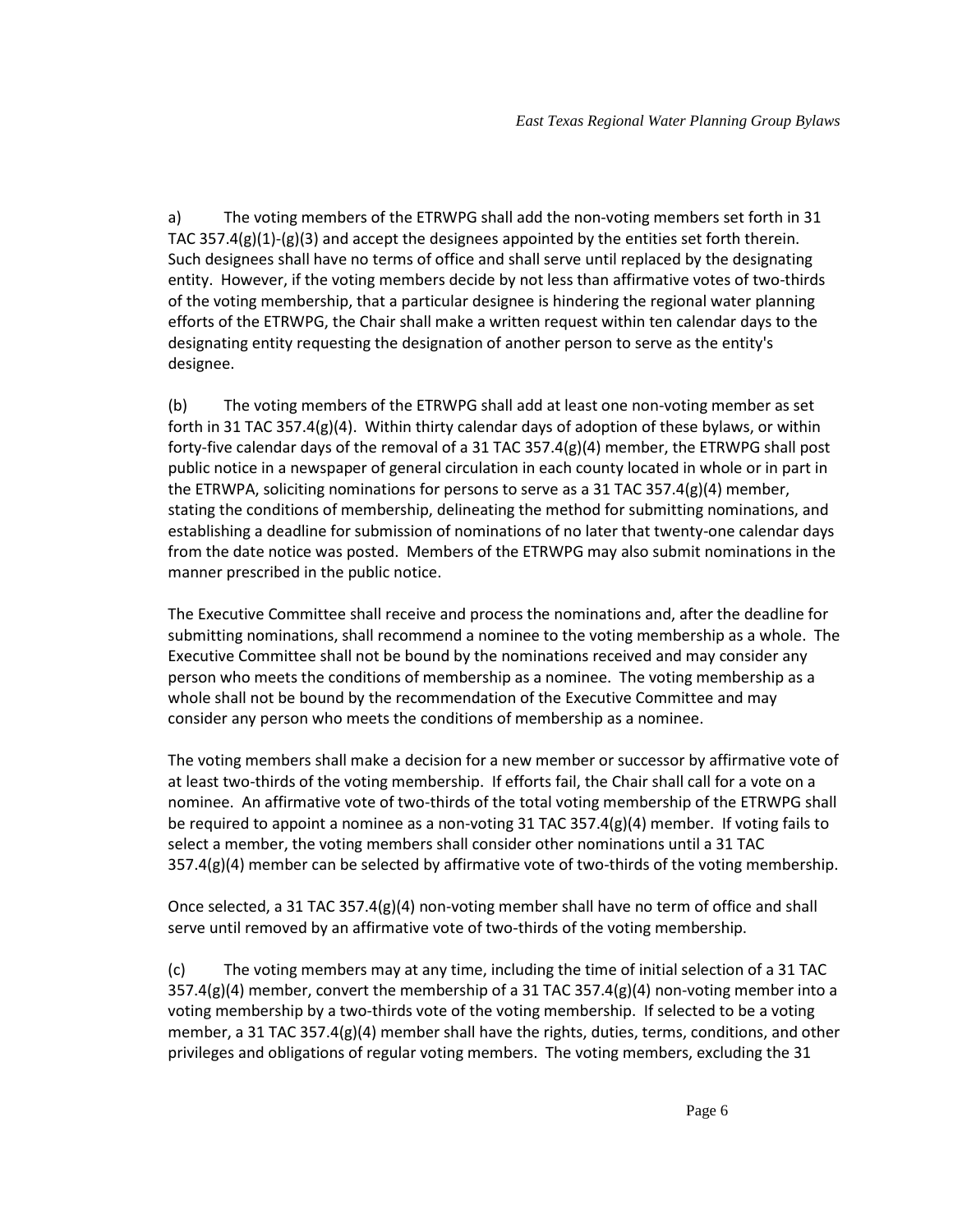TAC 357.4(g)(4) member subject to the possible membership conversion, shall determine the exact applicability of the membership term provisions and restrictions to the 31 TAC 357.4(g)(4) member at the time of such conversion by affirmative vote of two-thirds of the voting membership. A newly added voting member shall be added to the Class of voting members with the least number of members or if the Classes are equal then they will be added to the Class with the longest remaining current term.

(d) The voting members, excluding the 31 TAC 357.4(g)(4) member subject to the possible membership conversion, may at any time convert the membership of a 31 TAC 357.4(g)(4) voting member into a non-voting membership by affirmative vote of two-thirds of the voting membership, not including the voting membership of the 31 TAC 357.4(g)(4) member subject to the possible membership conversion.

#### <span id="page-9-0"></span>**Section 2 Discretionary Members**

The voting members of the ETRWPG may add or remove as a non-voting member an entity set forth in 31 TAC 357.4(h) by two-thirds vote of the voting membership. If an entity is added, the Nominating Committee shall evaluate the need for adding additional Non-Voting Membership and shall report their recommendation to the ETRWPG as a whole. If an entity is added, the Chair shall make a written request within ten calendar days to the entity requesting the designation of a person to serve as the entity's designee. Such designees shall have no terms of office and shall serve until replaced by the designating entity or until the entity is removed as a non-voting member. However, if the voting members determine by a two-thirds vote of the voting membership that a particular designee is hindering the regional water planning efforts of the ETRWPG and that the entity should remain as a non-voting member, the Chair shall make a written request within ten calendar days to the entity requesting the designation of another person to serve as the entity's designee. The ETRWPG, for the purpose of insuring region-wide representation, shall recognize as a non-voting member, the nominee of the Commissioners' Court of a County, provided that said County does not otherwise have a voting member of the ETRWPG. Further, in the event a County having only a non-voting member has a resident of said County elected as a voting member of the ETRWPG, then, upon such event, the non-voting member designated by the Commissioners' Court of said County shall be deemed to have been removed.

#### <span id="page-9-1"></span>**Section 3 Code of Conduct**

All non-voting members shall comply with the code of conduct provisions under Section 6 of Article V of these bylaws.

### **ARTICLE VII**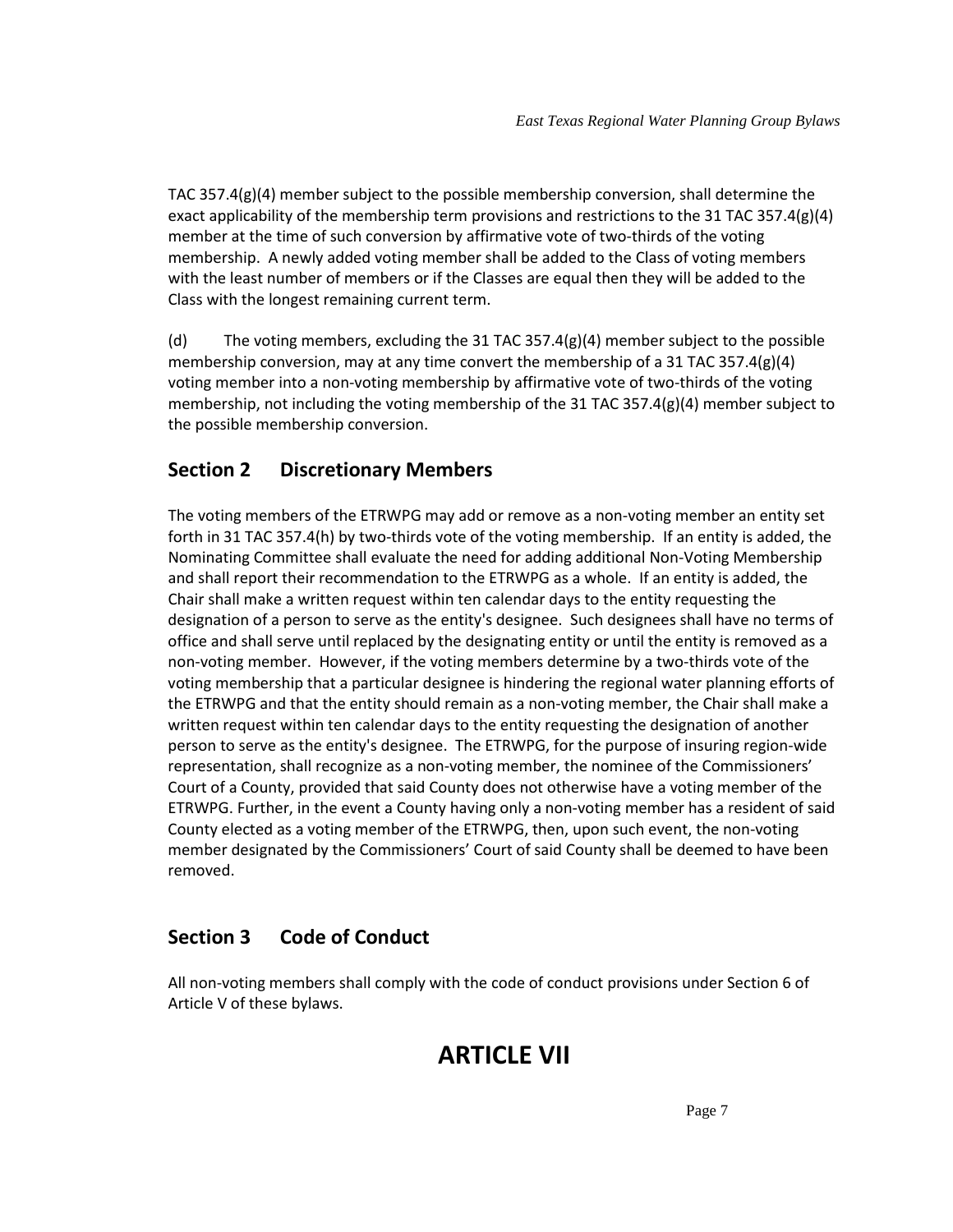### **DESIGNATED ALTERNATES**

Each member may designate an alternate to represent them when the member is unable to attend a meeting. The alternate must represent the interest group with which the member is affiliated and must reside or work within the boundaries of the ETRWPG. The alternate shall be designated in writing to both the Chairman and the administrative officer at least 48 hours prior to the meeting at which the designated alternate will represent the member. The Chairman shall not recognize the designation of more than one (1) alternate per member at any given meeting nor recognize more than two (2) alternate designations per member per calendar year. The designated alternate shall have the same voting privileges and duties as the member except that an alternate may not serve in the role of an officer or chair a committee.

### **ARTICLE VIII OFFICERS**

#### <span id="page-10-2"></span><span id="page-10-1"></span><span id="page-10-0"></span>**Section 1 Officers, Restrictions, and Terms of Office**

Voting members of the ETRWPG shall select from the voting membership a Chairman, First Vice Chair, Second Vice Chair, Secretary and Assistant Secretary to serve as officers. Each officer shall serve a term of one calendar year. Except as provided under Section 4 of this Article, an officer shall serve until his or her successor takes office. Elections shall be held annually, with no restrictions on the number of consecutive terms an individual may serve as an officer other than those that apply because of his or her status as a voting member under these bylaws. When an officer is absent or otherwise unable to serve, the next highest ranking officer shall serve for the officer. If no lower ranking officer exists or can serve, then a member designated by the Chair or acting Chair shall serve for the officer. A designated alternate of a member serving as an officer, member of the Executive Committee or committee chair shall not serve in the member's capacity as an officer in lieu of the member.

#### <span id="page-10-3"></span>**Section 2 Selection**

Officers shall be selected at the first meeting of each calendar year. Written notice of the meeting to select officers shall be mailed to all members of the ETRWPG by the current Secretary thirty calendar days prior to the meeting.

The Nominating Committee shall recommend a slate of Officers and At-Large Members. Nominations may also be made from the floor by voting members. The voting members shall select officers from among the nominees by majority vote of the voting members present.

#### <span id="page-10-4"></span>**Section 3 Removal of Officers**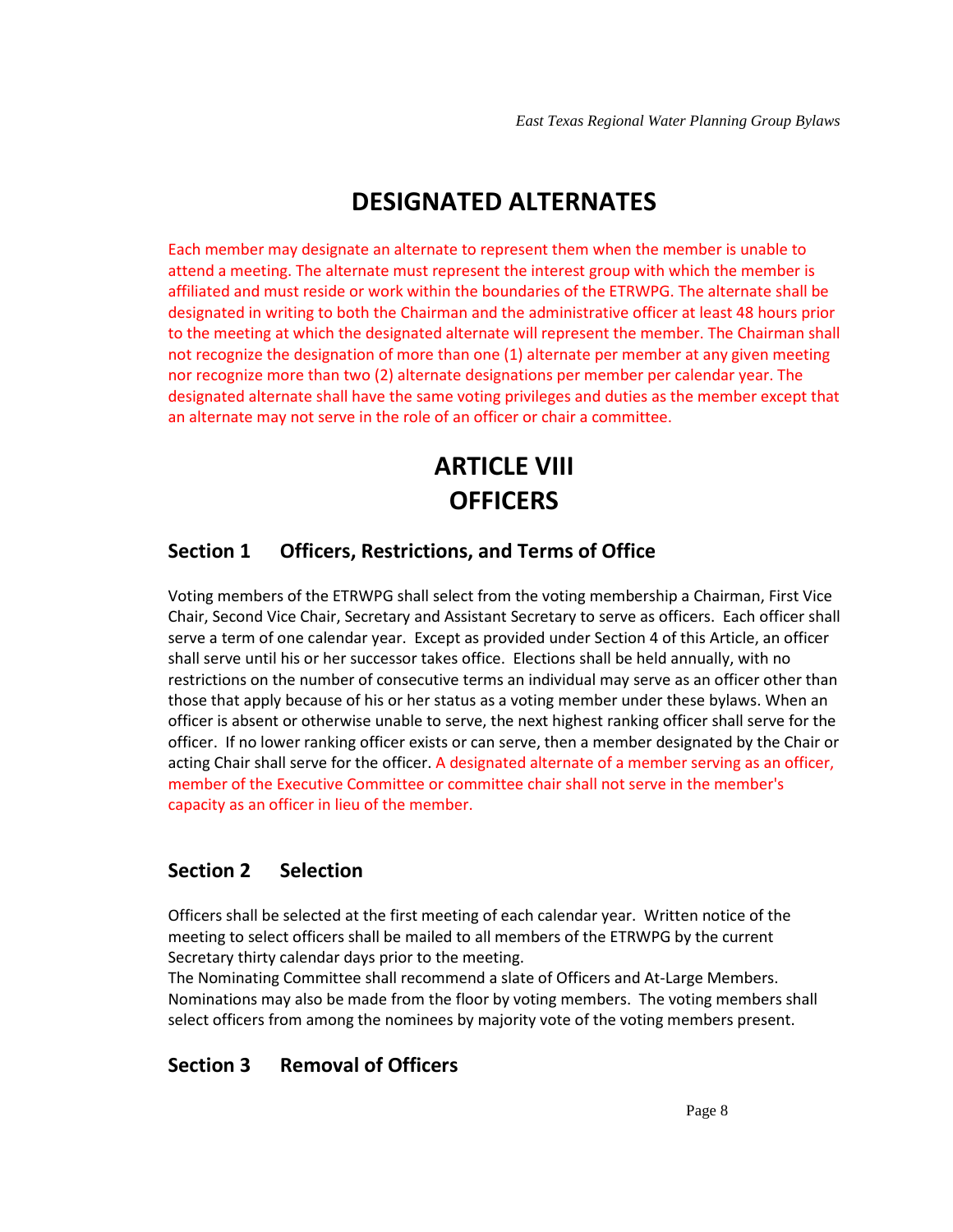Any officer may be removed from office for any of the grounds for removal of voting members set forth under Article V of these bylaws, or for repeated failure to carry out the duties of the office, by a majority vote of the voting members present. Removal of an officer shall be set as an agenda item at the next scheduled meeting upon written request signed by one-third of the voting membership to the Chair or Secretary. The Chair or Secretary receiving the request shall notify the officer in writing that he or she shall be subject to a removal action at the next scheduled meeting. At the meeting, the officer subject to the possible removal action may present evidence of why he or she should not be removed. If the Chair is the subject of the possible removal action, the Vice-Chair shall preside over the meeting during the agenda item concerning the Chair's removal. The officer subject to the removal action shall not participate in any way in the removal decision, nor shall his or her membership count as part of the voting members present for purposes of calculating a majority vote. The notice of the meeting shall be posted in accordance with the Open Meetings Act and shall state that the issue of possibly removing the officer will be on the agenda. Any vacancy caused by the removal shall be filled as provided under Section 4 of this Article.

#### <span id="page-11-0"></span>**Section 4 Vacancies of Officers**

Whenever an officer vacancy exists because of death, resignation, or removal, the vacancy shall be filled as soon as reasonably possible. The Nominating Committee shall recommend a replacement to serve the remainder of the term of any member of the Executive vacates their position. Nominations may also be made from the floor by voting members. The voting members shall select a replacement officer from among the nominees by majority vote of the voting members present. The next highest ranking officer shall serve in the vacant position until a successor takes office. The person selected to fill a vacancy for an officer shall serve for the unexpired term of his or her predecessor in office.

#### <span id="page-11-1"></span>**Section 5 Duties of Each Officer**

a) Chair. The Chair shall be the executive officer of the ETRWPG. The Chair will preside at all meetings of the ETRWPG and perform all duties provided by these bylaws. If the Chair is unable to carry out his/her duties, the First Vice Chair shall assume the duties of the Chair.

(b) First Vice Chair. The First Vice Chair shall assist the Chair in the discharge of his/her duties and, in the absence of the Chair, shall assume the Chair's full responsibilities and duties. In the event the Chair is unable to carry out his/her duties, the First Vice Chair shall serve as Chair until the ETRWPG elects a new Chair under Section 4 of this Article. The First Vice-Chair shall perform other duties as assigned by the Chair, or these bylaws.

(c) Second Vice Chair. The Second Vice Chair shall assist the Chair and First Vice Chair in the discharge of their duties and, in the absence of the Chair and First Vice Chair, shall assume the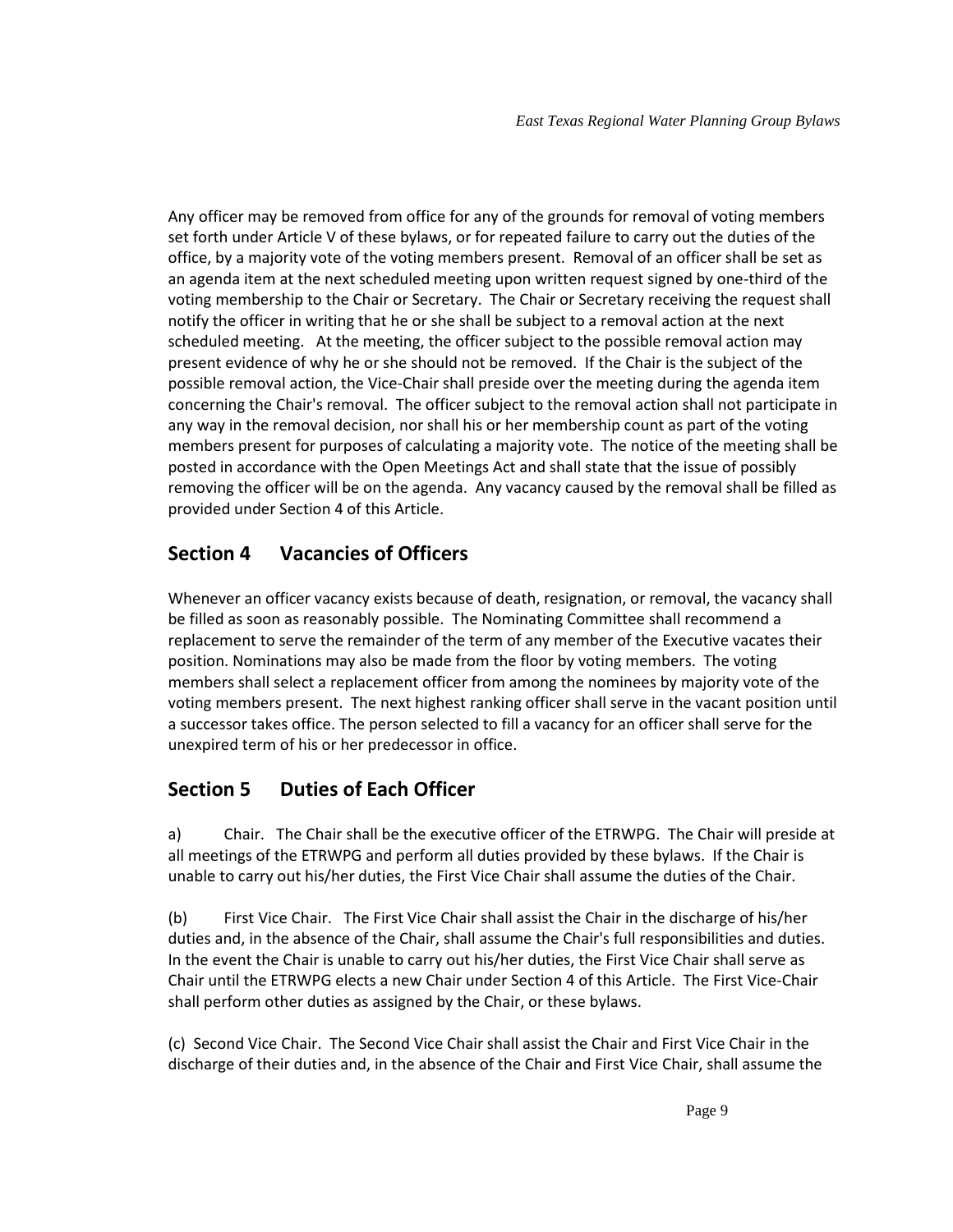full responsibilities and duties. In the event the Chair or First Vice Chair is unable to carry out his or her duties, then the Second Vice Chair shall serve as Chair or First Vice Chair, as the need arises, until ETRWPG elects a new Chair or First Vice Chair under Section IV of this Article, as needed. The Second Vice Chair shall perform other duties assigned by the Chair or by these By-Laws.

(d) Secretary. The Secretary shall maintain the minutes and take attendance of the ETRWPG meetings. The minutes and attendance shall be kept as part of the ETRWPG official records. The Secretary shall insure that all notices are properly posted as provided in the bylaws, as required by law, and as required by the Texas Open Meetings Act. The Secretary shall perform other duties as assigned by the Chair or these bylaws. If the both the Chair and Vice Chairs are unable to carry out the duties of the Chair, the Secretary shall assume the duties of the Chair.

(e) Assistant Secretary. The Assistant Secretary shall maintain the minutes and take attendance of the ETRWPG meetings in the absence of the Secretary. The minutes and attendance shall be kept as part of the ETRWPG official records. The Assistant Secretary, in the absence of the Secretary, shall insure that all notices are properly posted as provided in the bylaws, as required by law, and as required by the Texas Open Meetings Act. The Assistant Secretary shall perform other duties as assigned by the Chair or these bylaws. If the Chair, Vice Chairs, and Secretary are unable to carry out the duties of the Chair, the Assistant Secretary shall assume the duties of the Chair.

#### <span id="page-12-0"></span>**Section 6 Executive Committee**

The Executive Committee shall be composed of seven ETRWPG members, including the Chair, First Vice Chair, Second Vice Chair, Secretary, Assistant Secretary and two members-at-large. The two members-at-large shall be selected annually in the same manner and with the same terms as set forth for the selection of officers under this Article. Members-at-large shall be removed and their vacancies filled in the manner prescribed for officers under this Article. Members selected to be the "At Large" members of the Executive Committee shall be from interest groups different from any of the officers of the group; and, each At Large member shall likewise come from a different interest group.

The Executive Committee shall be responsible for carrying out the duties imposed on it in these bylaws. The voting members of the ETRWPG may delegate any administrative decisions to the Executive Committee unless provided otherwise in these bylaws.

All meetings of the Executive Committee shall comply with the provisions related to meetings generally as set forth in Article IX of these bylaws.

#### <span id="page-12-1"></span>**Section 7 Nominating Committee**

The Executive Committee shall appoint a Nominating Committee consisting of five voting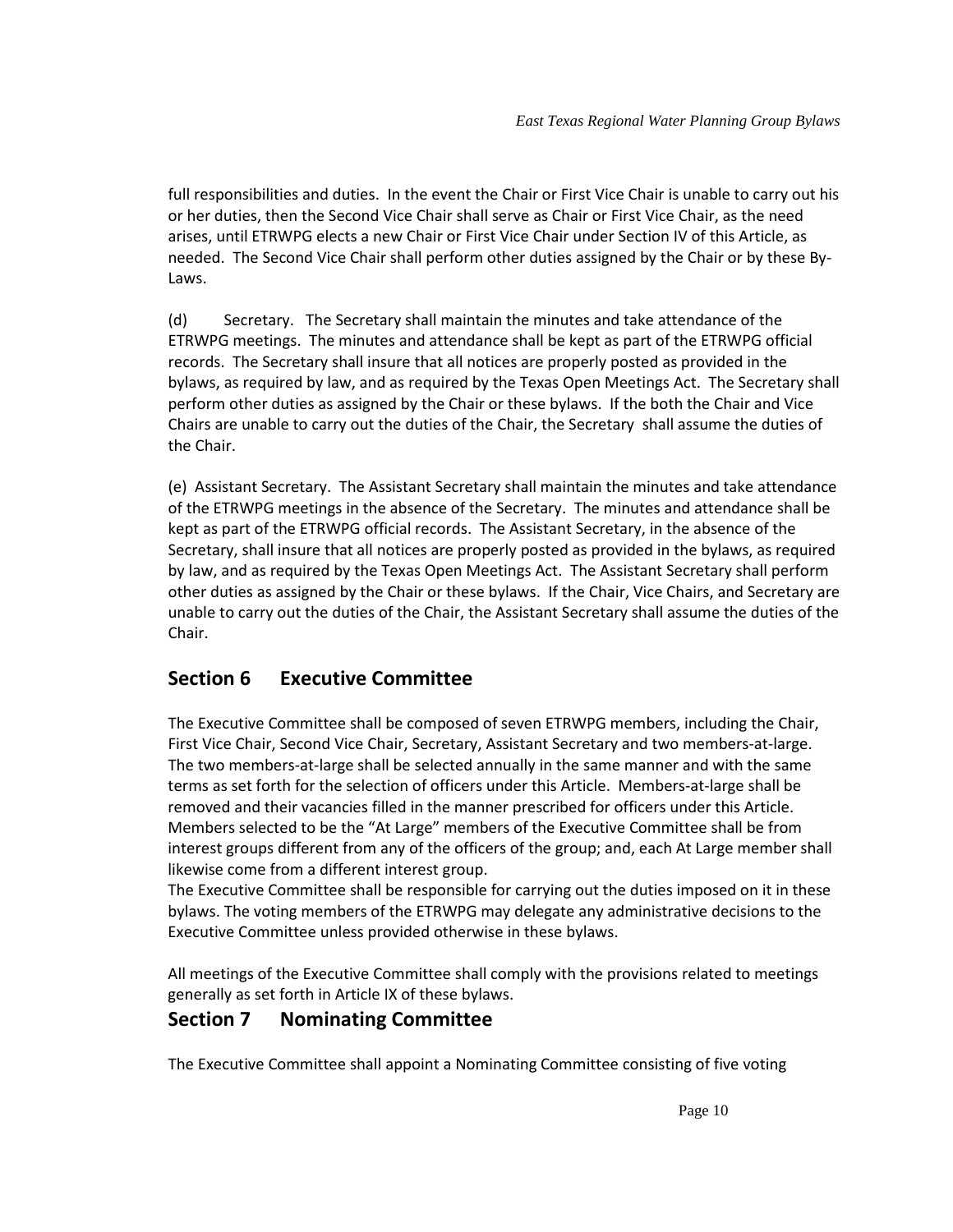members who are not officers of the ETRWPG Executive Committee. Additionally, the current Chair of the ETRWPG shall serve as an ex-officio member of the Nominating Committee. The Executive Committee shall strive for balanced geographic balance in making the appointments. The Nominating Committee shall present recommendations to the ETRWPG prior to the election of Officers and At-Large Members for the Executive Committee, replacement and/or addition of Voting members, and replacement and/or addition of Non-Voting Membership.

### <span id="page-13-0"></span>**ARTICLE IX MEETINGS**

#### <span id="page-13-1"></span>**Section 1 Open Meetings and Notice**

All meetings of the ETRWPG shall be posted and open to the public in the manner of a governmental body under the Texas Open Meetings Act and as set forth in TWDB rules. All actions of the ETRWPG shall be deliberated and undertaken in open meeting, unless otherwise authorized by the Texas Open Meetings Act. The time and place of meetings shall be set to facilitate, to the greatest extent possible, the participation of the public in the regional water planning process. Copies of all materials presented or discussed shall be made available for public inspection prior to and following any meeting of the ETRWPG.

#### <span id="page-13-2"></span>**Section 2 Regular Meetings**

While the regular meeting schedule of the ETRWPG is quarterly, the membership shall meet no less than twice each calendar year. At the first meeting of each calendar year, the ETRWPG shall establish and adopt a regular meeting schedule for that year. The Secretary shall ensure that an advance notice and an agenda for regular meetings will be provided to the full membership of the ETRWPG at least ten calendar days in advance by first class U.S. Mail, facsimile, or electronic mail. Supporting information and member-requested materials shall be distributed to the full membership with the notice and agenda or at the meeting, as deemed appropriate by the Chair.

#### <span id="page-13-3"></span>**Section 3 Called (Special) Meetings**

The Chair or a majority of the voting membership of the ETRWPG may call special meetings of the ETRWPG. The Secretary shall insure that advance notice and an agenda for the called meeting is provided to the full membership of the ETRWPG at least five calendar days in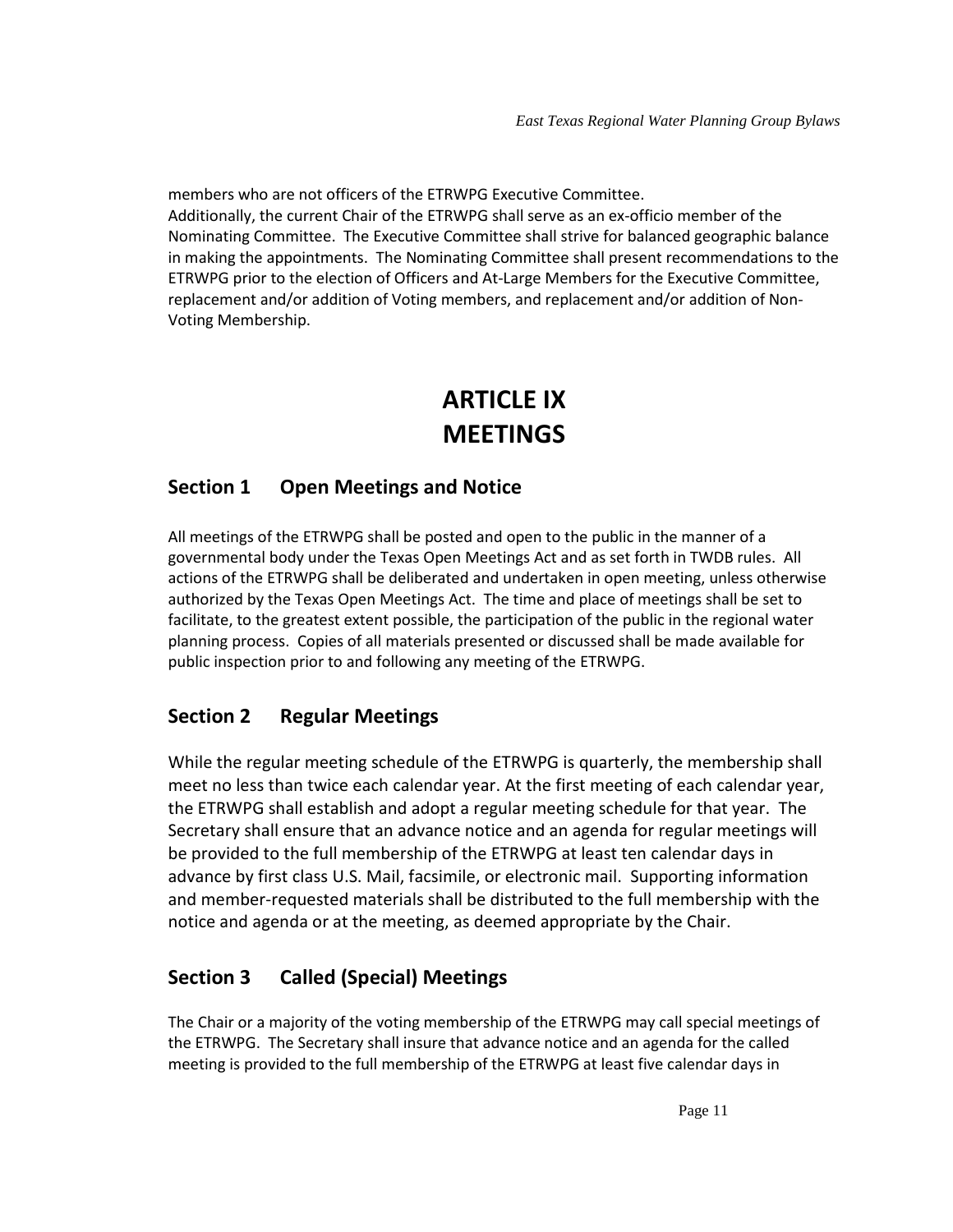advance by first class U.S. Mail, facsimile, or electronic mail. Supporting information and member-requested materials shall be distributed to the full membership with the notice and agenda or at the meeting, as deemed appropriate by the Chair.

#### **Section 4 Agenda**

The Secretary of the ETRWPG shall insure that an agenda is prepared and distributed for all meetings, in accordance with Sections 2 and 3 of this Article. Items shall be placed on the agenda by the request of the Chair or by the request of at least three voting members of the ETRWPG. Consideration for approval of the previous meeting's minutes, as applicable, shall always be among the first items on the agenda. Copies of the agenda and all supporting information shall be made available for public inspection prior to and following any meeting of the ETRWPG.

#### <span id="page-14-0"></span>**Section 5 Quorum**

A quorum of the ETRWPG shall be a simple majority of the voting membership, or their designated alternates, excluding vacancies. At least a quorum shall be necessary to conduct any business of the ETRWPG.

#### <span id="page-14-1"></span>**Section 6 Applicability of Robert's Rules of Order**

Except as otherwise provided in these bylaws, meetings of the ETRWPG shall be conducted under the provisions of the most current edition of *Robert's Rules of Order*. However, failure to follow such rules shall not constitute grounds for appeal of an action or a decision of the ETRWPG.

#### <span id="page-14-2"></span>**Section 7 Public Hearings/Meetings Required By Law**

The ETRWPG shall post notice and conduct public hearings and public meetings that are specifically required by statute and/or TWDB rule, including those set forth for preplanning, draft regional water plan presentation, adoption of amendments to the regional water plan, and final regional water plan adoption, in accordance with the requirements of the relevant state law and/or TWDB rules. Notification requirements may be different than those specified in Section 1 of this Article and are specifically delineated in Texas Water Code 16.053 and/or 31 TAC 357.12.

#### <span id="page-14-3"></span>**Section 8 Minutes**

(a) The Secretary shall insure that minutes of all meetings of the ETRWPG are prepared.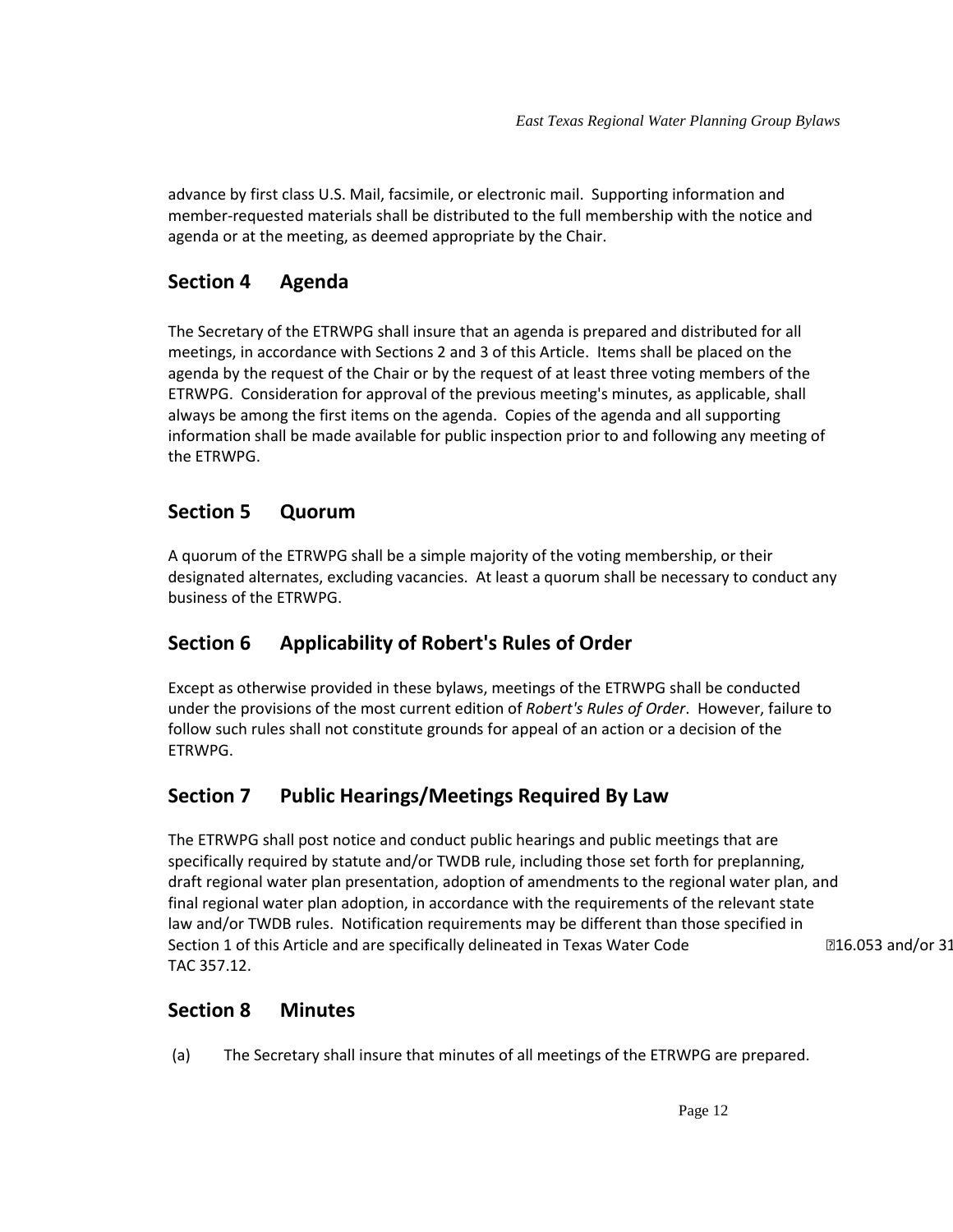The minutes shall:

- (1) state the subject of each deliberation;
- (2) indicate each vote, order, decision, or other action taken;

(3) indicate those members in attendance, noting the presence of a quorum, and noting the presence of those members of the public who participate in the course of the meeting;

(4) represent an accurate summary of the meeting's record; and

state any other information required by these bylaws to be included in the minutes.

(b) The Secretary shall insure that true copies of the minutes are provided to the full membership as soon as possible following the meeting, but no later than ten calendar days prior to the next regular meeting of the ETRWPG.

### <span id="page-15-0"></span>**ARTICLE X MAKING DECISIONS**

#### <span id="page-15-1"></span>**Section 1 Applicability; No Written Proxies**

a) Unless the method for making a particular decision is set forth in these bylaws, the ETRWPG, its committees, and subgroups shall make all decisions utilizing the process set forth in Section 2 of this Article.

#### <span id="page-15-2"></span>**Section 2 Final Adoption of Regional Water Plan; Amendments**

The voting members of the ETRWPG shall finally adopt the regional water plan for the ETRWPA, and any amendments thereto by two-thirds majority vote of the voting membership.

### <span id="page-15-3"></span>**ARTICLE XI BOOKS AND RECORDS**

#### <span id="page-15-5"></span><span id="page-15-4"></span>**Section 1 Required Documents and Retention**

Records of the ETRWPG, including: a current membership list with addresses, affiliations, and phone numbers, if not unlisted; the current roster of officers; a copy of the written record of designation of the political subdivision(s) as representative(s) of the ETRWPG; minutes; agendas; notices; contracts, subcontracts, annual financial statements, and any and all financial records and supporting information; bylaws; records of public hearing; correspondence; memoranda; phone logs; committee or subgroup recommendations or findings; draft and final plans; studies; data of any sort; computer records or models; executive summaries; other work products; and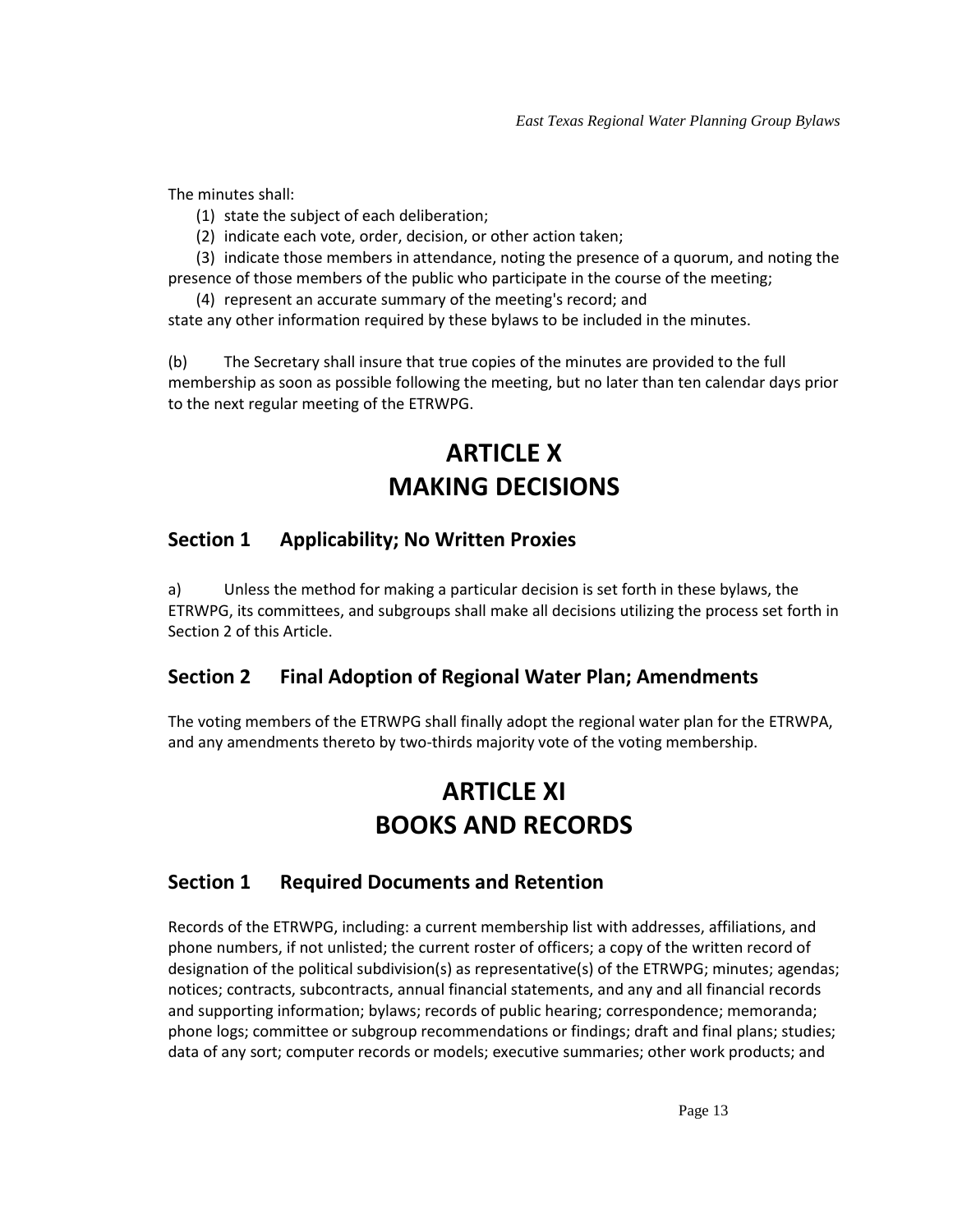any other pertinent information of a public nature shall be kept at the principal office of the ETRWPG for a period of at least five years.

#### <span id="page-16-0"></span>**Section 2 Inspection and Copying**

Records of the ETRWPG shall be available for inspection and copying at the principal place of business of the representative political subdivision during normal business hours. Procedures and fees for copying and inspection shall be the same as those used by the political subdivision housing the principal office of the ETRWPG for inspection and copying of its own public records.

#### <span id="page-16-1"></span>**Section 3 Availability of Reports**

All reports, planning documents, and work products resulting from projects funded by the TWDB shall be made available to the TWDB, the Texas Parks and Wildlife Department, and the Texas Commission on Environmental Quality or their successor agencies. At least one copy of the approved regional water plan shall be placed in the county clerk's office for each county and in at least one public library of each county having land within the ETRWPA, in accordance with state law.

### <span id="page-16-3"></span>**ARTICLE XII COMMITTEES**

#### <span id="page-16-4"></span><span id="page-16-2"></span>**Section 1 Establishment**

The ETRWPG may by motion establish committees and subgroups to assist and advise the ETRWPG in the development of the regional water management plan. The committee or subgroup may be formed to address specific issues assigned by the ETRWPG and may have a specified term of membership. Committees shall have no authority to supervise or control public business or public policy, except as explicitly authorized to do so for a specific purpose by motion of the ETRWPG. When so authorized, the committee meeting shall be subject to the provisions of the Open Meetings Act, and the quorum shall be determined based on a quorum of the committee, not a quorum of the ETRWPG as a whole.

#### <span id="page-16-5"></span>**Section 2 Membership**

Membership in the committees and subgroups shall generally follow the requirements and procedures of Article V of these bylaws; membership of the committees and subgroups should be inclusive, rather than exclusive in nature; the interests identified in the initial coordinating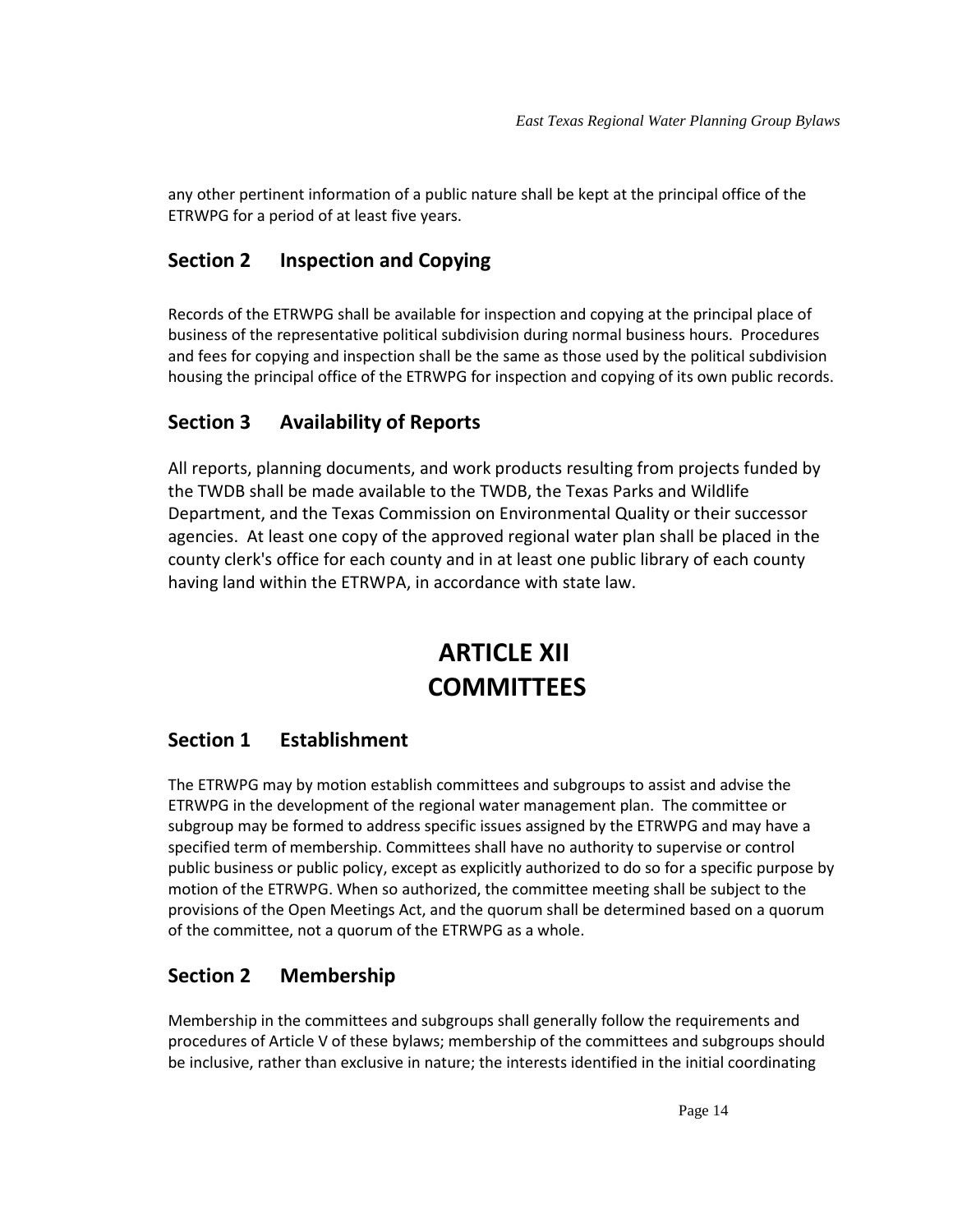body will be invited to participate, as well as other interests that have been identified. Appointment to committees or subgroups shall be made by majority vote of the voting members present. The terms of office for all members of committees and subgroups shall be either upon the expiration of the term, if any, specified by the ETRWPG in the establishing motion for the committee or subgroup, or upon the expiration of the persons membership in the ETRWPG.

#### <span id="page-17-0"></span>**Section 3 Officers**

The Chair, Vice-chair, and Secretary of a committee or subgroup established by the ETRWPG shall be selected from the duly-elected members of the respective committee or subgroup. The Chair, Vice Chair, and Secretary of the committee or subgroup established by the ETRWPG shall be elected to their respective offices by a majority affirmative vote of the members of the committee or subgroup. Additional committee or subgroup officers with associated responsibilities may be created as necessary by a majority affirmative vote of the members of the committee or subgroup. The additional officers shall be elected by a majority affirmative vote of the members of the committee or subgroup.

#### <span id="page-17-1"></span>**Section 4 Meetings**

Requirements and procedures for committee or subgroup meetings shall follow those established in Article IX of these bylaws, including requirements for notice. Committees or subgroups may adopt their own rules of procedure, if authorized by the ETRWPG and the rules are not in conflict with state law, TWDB rules, or these bylaws.

#### <span id="page-17-2"></span>**Section 5 Books and Records**

Requirements and procedures for committee or subgroup books and records shall follow those established for the ETRWPG in Article XI of these bylaws.

#### <span id="page-17-3"></span>**Section 6 Code of Conduct**

<span id="page-17-4"></span>Members of a committee or subgroup are subject to the requirements of Article V, Section 6 of these bylaws.

### **ARTICLE XIII COMPENSATION**

<span id="page-17-5"></span>Members of the ETRWPG are not to be compensated for their expenses by the State of Texas. Travel expenses for voting members may be reimbursed in accordance with rules adopted by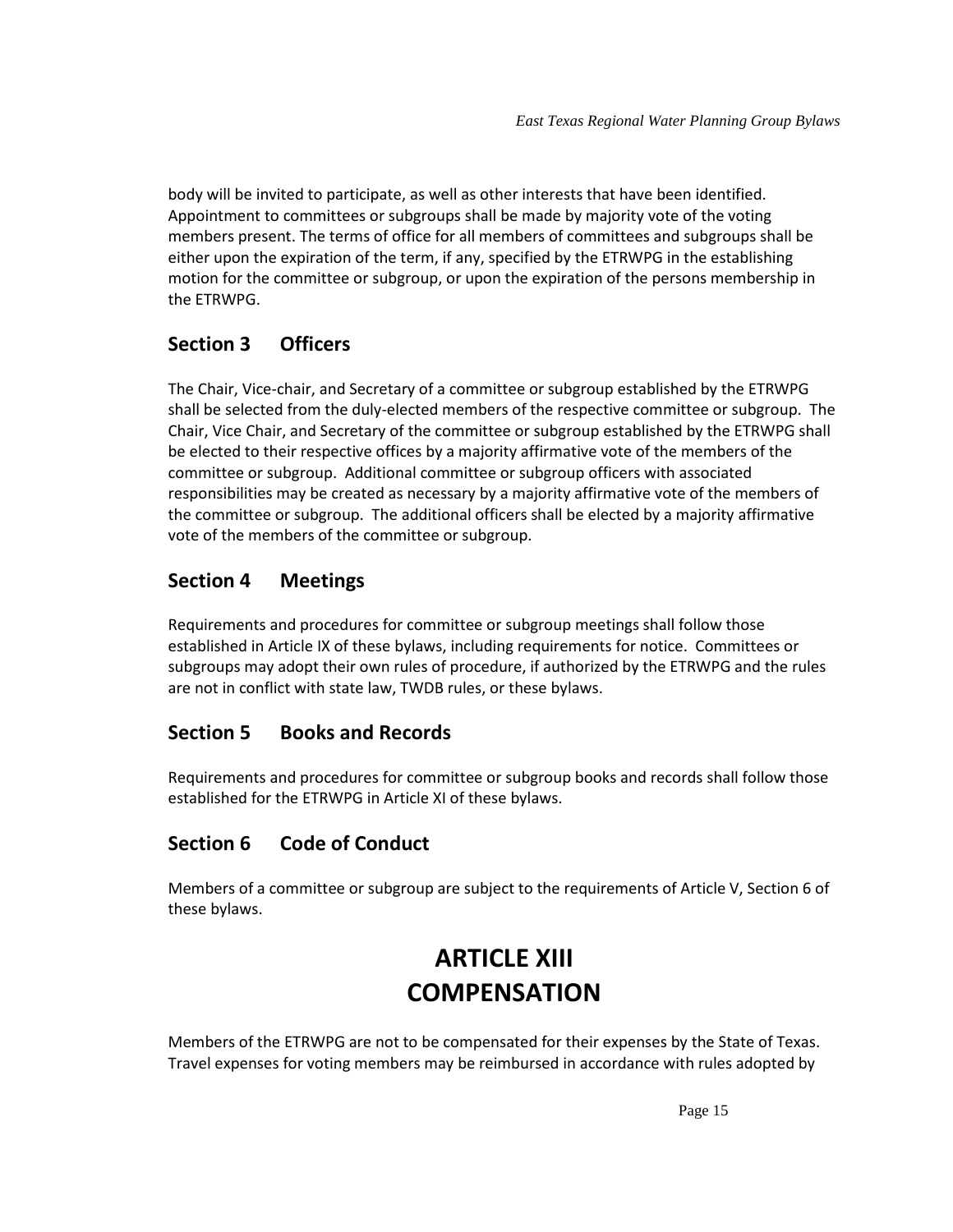<span id="page-18-0"></span>the TWDB.

### **ARTICLE XIV COST ALLOCATION**

<span id="page-18-2"></span><span id="page-18-1"></span>The voting members of the ETRWPG shall develop and approve an equitable method or formula for the allocation of costs associated with the local match for state funding.

### **ARTICLE XV CONTRACTUAL SERVICES**

<span id="page-18-3"></span>The voting members of the ETRWPG shall make all decisions related to final approval of persons or entities selected by an eligible applicant to provide contractual services for the ETRWPG, including all services related to preparation, development, or revisions of the regional water plan for the ETRWPA. However, the voting members may delegate to the Executive Committee the authority to make all administrative decisions concerning amendments to TWDB Research and Planning Fund grant contracts for services related to regional water planning, except those decisions concerning amendments related to scopes of work and budgets.

### **ARTICLE XVI ADOPTING AND AMENDING THE BYLAWS**

<span id="page-18-5"></span><span id="page-18-4"></span>These bylaws shall have full force and effect upon approval and adoption by the voting members of the ETRWPG, acting on behalf of the interests comprising the ETRWPA, and upon submission to the TWDB in compliance with 31 TAC 357.4. The voting members shall adopt these bylaws, and any amendments thereto by two-thirds majority vote of the voting membership.

## **ARTICLE XVII RESOLUTION ADOPTING BYLAWS**

<span id="page-18-7"></span><span id="page-18-6"></span>WHEREAS, the amended set of bylaws presented to this meeting are suitable for the purpose and their adoption is in the best interests of the ETRWPG; it is, therefore,

RESOLVED, that the members of the ETRWPG this  $8<sup>th</sup>$  day of December 2010, approve and adopt the amended bylaws presented to this meeting of members as the bylaws of the ETRWPG; and